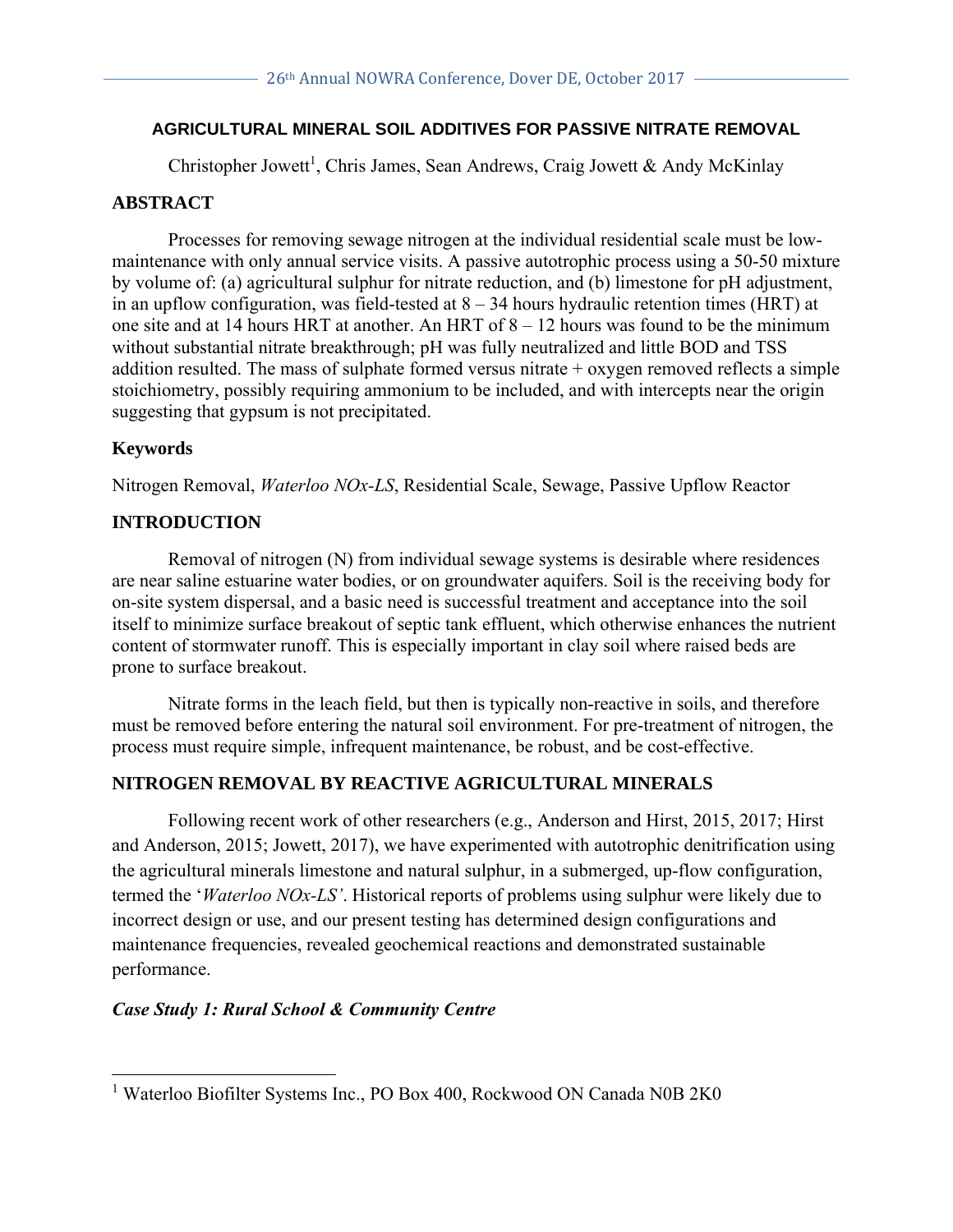*Process Train:* Nitrate-rich effluent from a *Waterloo Biofilter* absorbent tricking filter at a school + community centre in Ontario was passed through a 210 L submerged upflow *NOx-LS* (limestone + sulphur pastilles) unit followed by an submerged upflow limestone chip *Polisher* in a 22-month field test. Samples of influent and effluent were taken twice monthly and analyzed for pH, dissolved oxygen (DO), temperature, cBOD, TSS, TKN, NO2,3-N, sulphate, and alkalinity. Different loading rates of 60 – 240 L/day were used, giving hydraulic loading rates (HRT) of  $8 - 34$  hours using estimated 40% pore volume.

*Analytical Data:* Raw sewage at schools is typically weak in cBOD but with moderately strong TKN (Table 1), so recirculation generally removes only ~50% TN. The *NOx-LS* can be added before or after installation to remove >95% TN if the system is nitrifying well. Sewage temperature =  $4.8 - 19.9$ °C.

The *Biofilter* nitrifies septic tank effluent to TKN < 2 mg/L, and removes 48% of the initial raw sewage nitrogen with  $\sim 60\%$  recirculation. *Biofilter* effluent temperature = 4.8 – 19.9°C.

*NOx-LS* media lowers *Biofilter* NO2,3-N down to < 2 mg/L, and lowers dissolved oxygen to < 1 mg/L. Neutral pH is maintained and cBOD is elevated a little over the Biofilter effluent, most likely due to autotrophic bacteria growth. *NOx-LS* effluent temperature = 8.9 – 24.3°C. The *Polisher* removes residual cBOD, and final effluent has neutral pH with TN = 4 mg/L, with cBOD and TSS both  $\leq$  5 mg/L. Polisher effluent T°C = 7.7 – 24.8.

*Table 1.* Sewage TKN is thoroughly nitrified in the *Biofilter* trickling filter and nitrate is then reduced to nitrogen gas in the submerged *NOx-LS* reactive filter. Any excess cBOD or TSS is then removed in the Polisher.  $N = 25 - 39$ .

|                                     | pH   | DO   | cBOD  | <b>TSS</b> | <b>TKN</b> | TN   |
|-------------------------------------|------|------|-------|------------|------------|------|
| Raw<br><b>Sewage</b>                | 7.13 | 1.10 | 124.0 | 41.9       | 66.9       | 66.9 |
| <b>Waterloo</b><br><b>Biofilter</b> | 7.12 | 7.53 | 4.4   | 2.1        | 1.7        | 34.5 |
| $\mathit{NOx}\text{-}\mathit{LS}$   | 6.95 | 0.93 | 9.3   | 2.7        | 1.7        | 3.6  |
| <b>Polisher</b>                     | 7.00 | 1.08 | 4.4   | 2.4        | 2.1        | 4.0  |

Removal of 88% and 94% TN was obtained from the Biofilter and raw sewage values, respectively, including the low HRT periods with high TN effluent. With the low TKN =  $1.7$ mg/L in the Biofilter effluent, an average of  $TN = 3.6$  mg/L was attained, with 2.2 mg/L TN for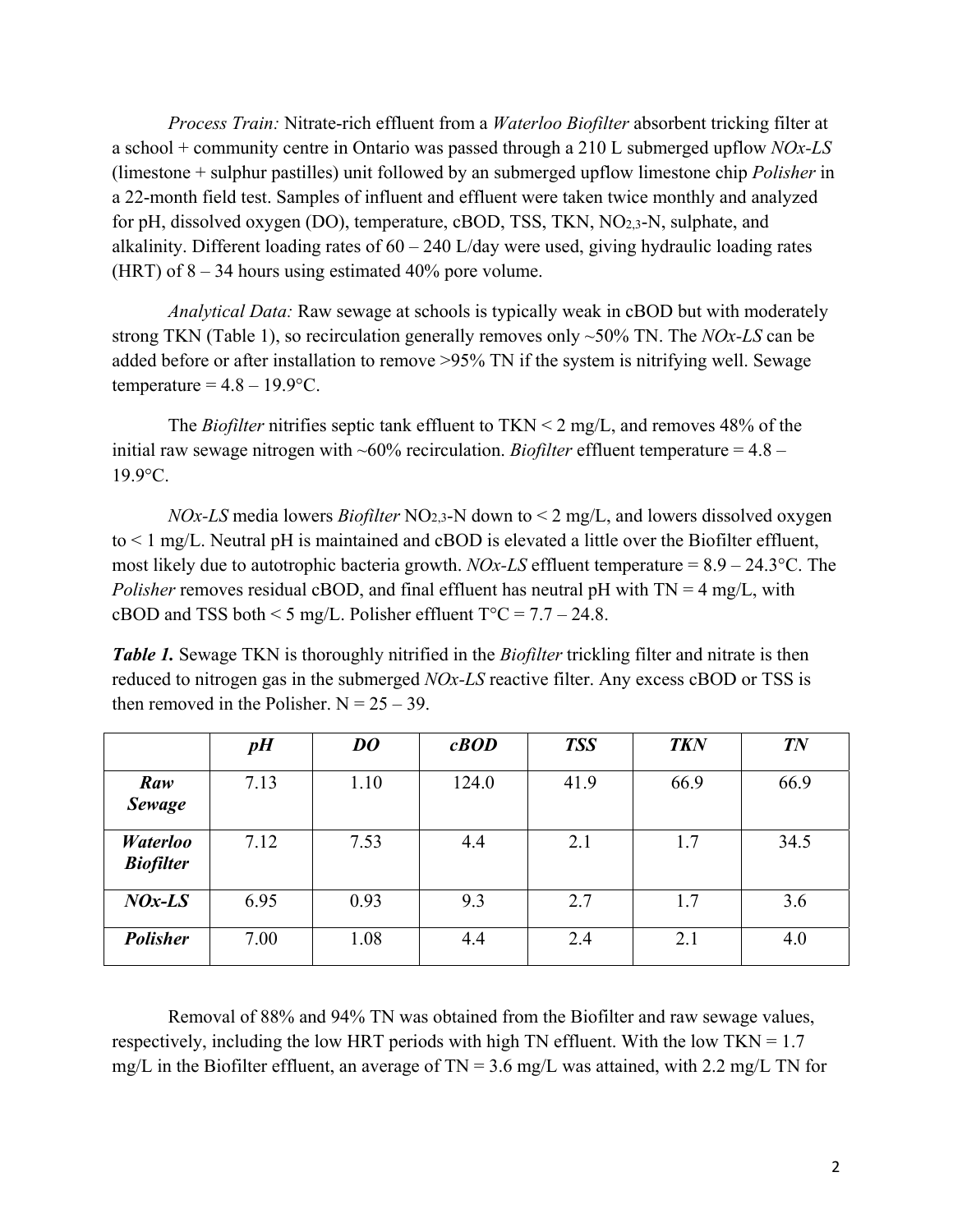HRT > 10 hours and 1.0 mg/L TN for HRT > 15 hours, down from an average TKN =  $66.9$  mg/L in raw sewage (Figure 1). The average NO<sub>2,3</sub>-N loading rate for the test period is 13.2 g/m<sup>2</sup>/day.

Essentially all NO<sub>2,3</sub>-N is removed to non-detectable with  $HRT > 10$  hours, but substantial NO<sub>2,3</sub>-N breaks through at HRT = 8.4 hours. The cBOD increased from 4.5 to 9.3 mg/L in the *NOx-LS* effluent, irrespective of HRT, with pH and TSS remaining similar at  $\sim$ 7 units and  $\sim$ 3 mg/L respectively. The *NOx-LS* effluent is polished to cBOD = 4.4 mg/L in the subsequent filtration module.

*Figure 1.* Graphical presentation of the data points gathered along the *NOx-LS* treatment train pathway.



*Operative Reaction:* Analyses of nitrite, nitrate, DO, and sulphate were taken before and after the *NOx-LS* upflow filter to determine a stoichiometric relationship. Figure 2 shows the best fit is obtained by relating mass of sulphate produced versus the mass of  $NO<sub>2,3</sub> + DO$  removed (laboratory values of  $NO<sub>2.3</sub>$ -N must first be changed to  $NO<sub>2</sub> + NO<sub>3</sub>$  ions). The simple relationship;

$$
2.5 S^{0} + CO_{2} + \underline{NO_{3}} + H_{2}O + 2.5 \underline{O_{2}} = CH_{2}O + 1/2 N_{2} + 2.5 \underline{SO_{4}} \qquad \text{Eq. 1}
$$

was used as a base as it includes the parameters measured in this work. The slope of a curve following Equation 1 would be;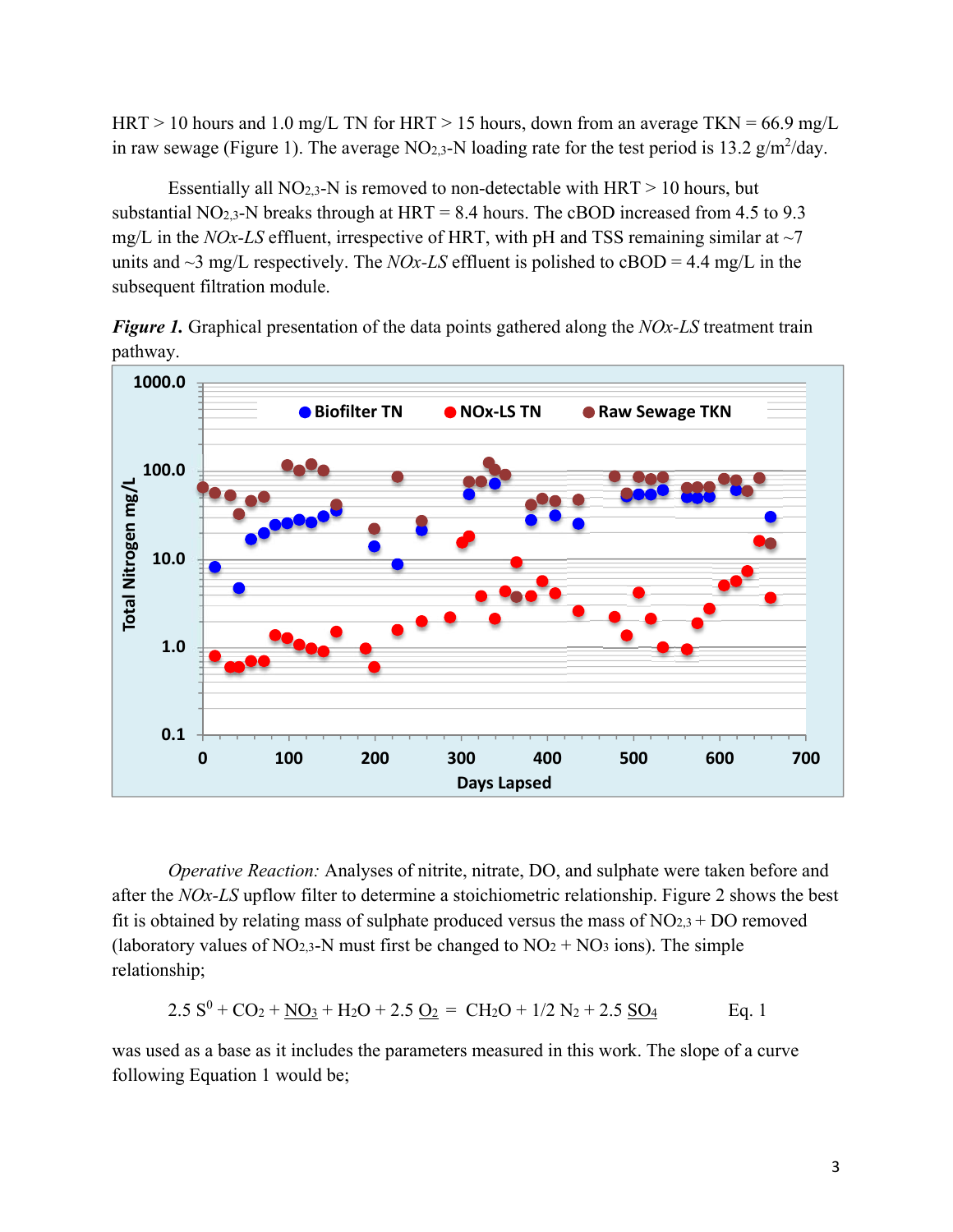Slope = 
$$
SO_4/(NO_3 + DO) = 96/56.8 = 1.69
$$
 Eq. 2

The slope of the curve from the data in Figure 2 is 1.43, not very dissimilar to the theoretical 1.69 and intersects the vertical at 9.3 g/day SO4. The positive intersection indicates that gypsum is not being produced, but may indicate that excess SO4 is being leached from the limestone in the *NOx-LS* unit, or that other parameters, most likely NH4, have to be included in Equation 1.

*Figure 2.* Linear relationship between mass of sulphate produced and mass of nitrate + DO removed. Slope is 1.43 compared to theoretical 1.69 for very simple stoichiometry.



#### *Case Study 2: Test Facility*

*Process Train:* In an ongoing test at a commercial test facility, a single-pass *Waterloo Biofilter* is fed at a constant 1600 L/day with communal residential sewage. The nitrified *Biofilter* effluent is passed through a submerged *NOx-LS* reactor as above but designed for 14 hour HRT. The denitrified effluent passes through a subsequent submerged upflow *Polisher* filter of limestone chips designed to remove any excess cBOD and TSS from the *NOx-LS*. Facility staff take composite samples after each of the components. Sewage temperatures range from 10 to 16.8°C.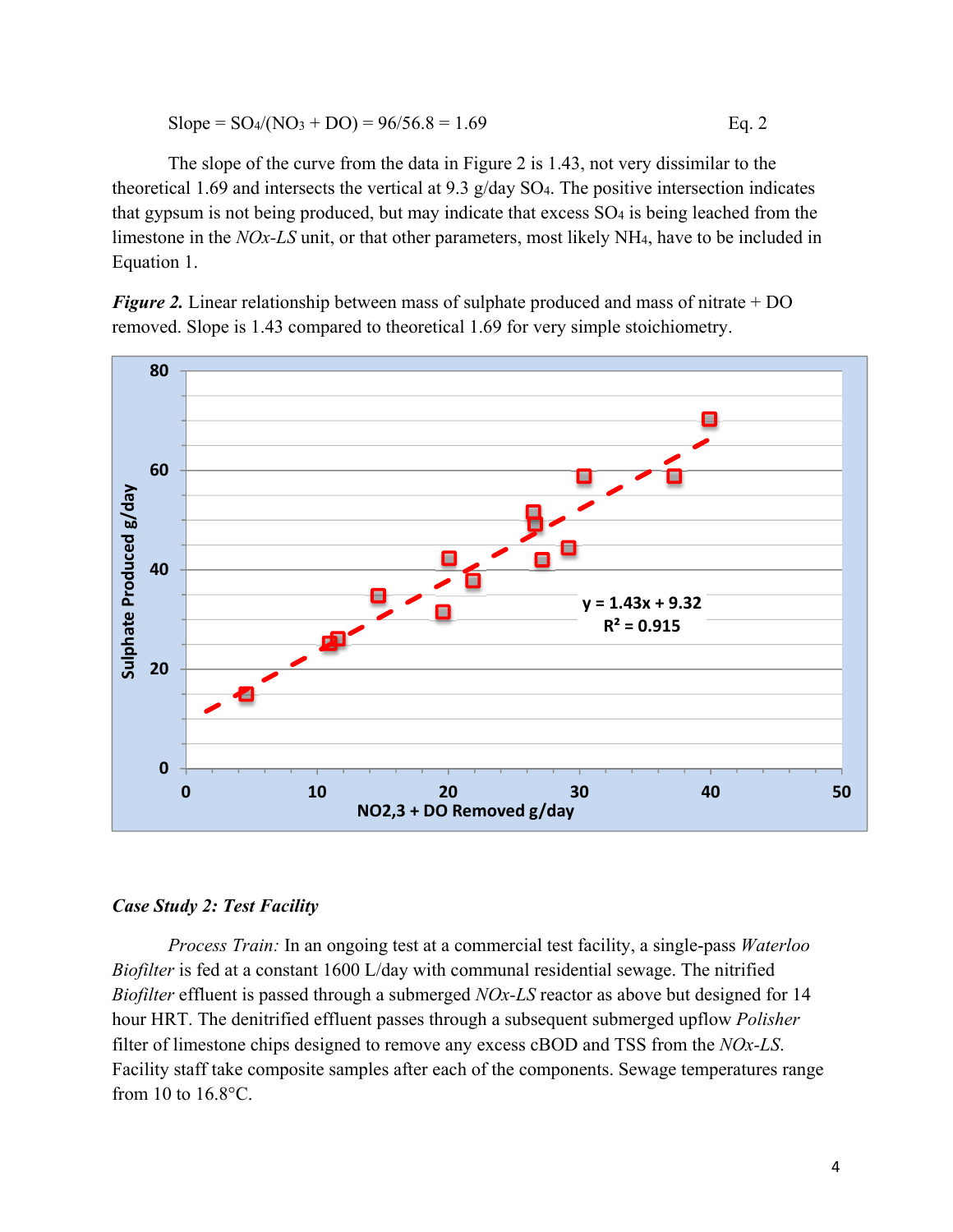*Analytical Data:* The Biofilter nitrifies the sewage to a residual TKN = 4.4 mg/L and removes 41% TN from the sewage (Table 2). Values of cBOD and TSS are <5 mg/L, and average DO is high at 6.20. During nitrification, alkalinity decreases from 245 mg/L to 74 mg/L and pH decreases by 1.1 units to 6.68.

After passing through the *NOx-LS*, at an average NO<sub>2,3</sub>-N loading rate of 17.3 g/m<sup>2</sup>/day, cBOD, TSS and TKN are slightly elevated to 6.3, 2.8 and 5.4 mg/L, respectively. DO and TN are decreased to 0.47 and 5.6 mg/L, respectively, and pH is neutralized from 6.68 to 7.23. Alkalinity is produced during removal of nitrate and DO from 74 mg/L to 172 mg/L.

As designed, the limestone Polisher lowers cBOD and TSS to 4.1 and 1.9 mg/L, respectively, and increases pH slightly.

*Table 2.* This full-size residential system nitrifies well even in a single pass with no recirculation, and the *NOx-LS* thoroughly removes the nitrate + DO received.  $N = 25 - 40$ ; for sewage,  $N =$  $187 - 214$ ; T°C =  $10.0 - 16.8$ .

|                                     | pH   | DO    | <b>Alkalinity</b> | cBOD | <b>TSS</b> | <b>TKN</b> | TN   |
|-------------------------------------|------|-------|-------------------|------|------------|------------|------|
| Raw<br>Sewage                       | 7.80 | $- -$ | 245               | 204  | 289        | 52.3       | 52.6 |
| <b>Waterloo</b><br><b>Biofilter</b> | 6.68 | 6.20  | 74                | 3.2  | 4.2        | 4.4        | 30.8 |
| $NOx-LS$                            | 7.23 | 0.47  | 172               | 6.3  | 2.8        | 5.4        | 5.6  |
| <b>Polisher</b>                     | 7.37 | 0.55  | 188               | 4.1  | 1.9        | 5.2        | 5.4  |

*Operative Reaction:* Analyses of mass of sulphate produced within the *NOx-LS* reactor and mass of  $NO_{2,3}$ -N + DO removed are plotted in Figure 3. Similar to Figure 2, there appears to be a simple stoichiometry, and in this case, the slope of the curve is 1.76, not far off the theoretical value of 1.69 for Equation 1. The vertical intercept is 12.0  $g/day SO<sub>4</sub>$ , similar to 9.3 g/day SO4 in Figure 2.

*Figure 3.* Linear relationship between mass of sulphate produced and mass of nitrate + DO removed. Slope is 1.76 compared to theoretical 1.69 for very simple stoichiometry.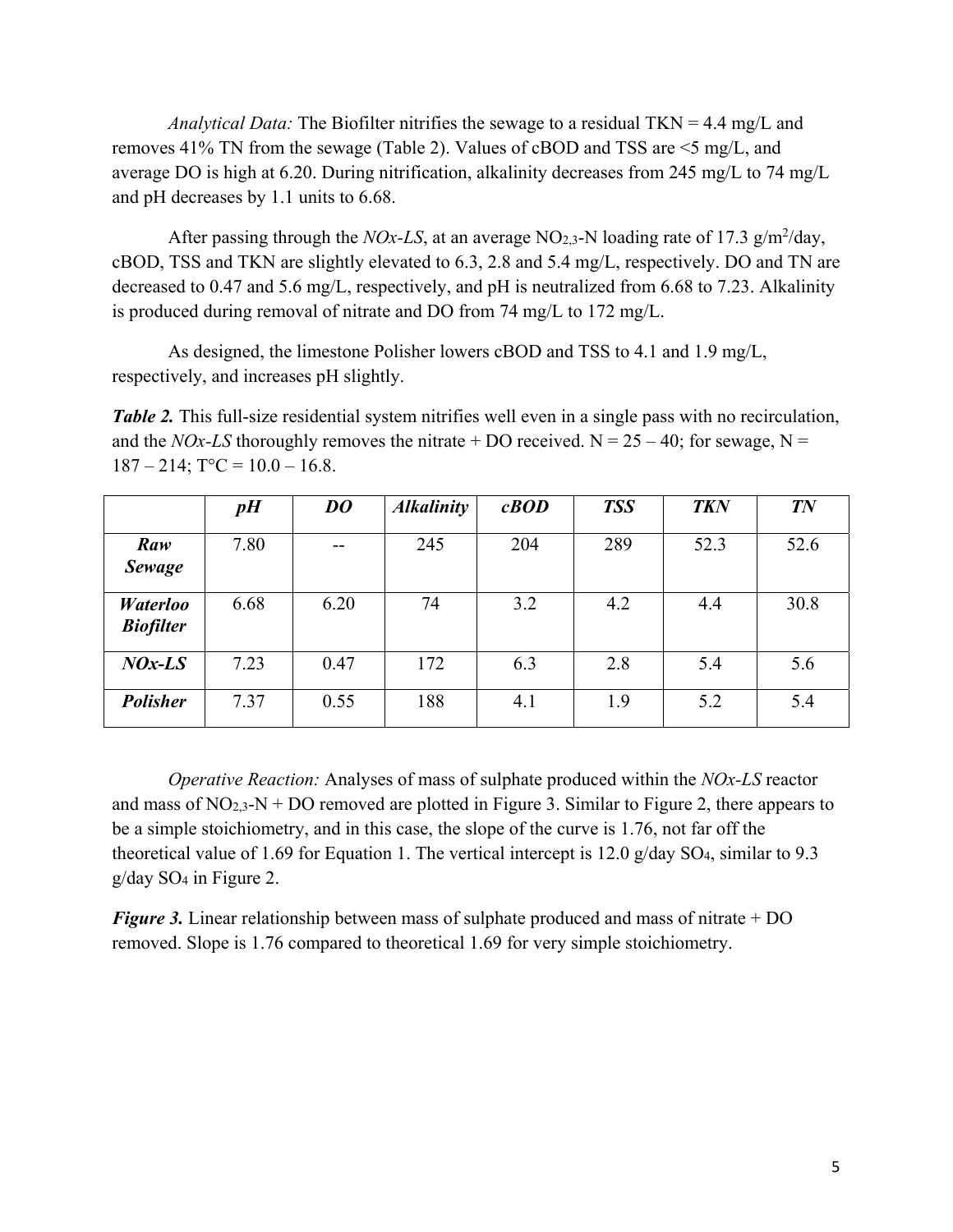

*Hydraulic Retention Time Analysis:* The performance parameters of the 22-month experiment for Case Study 1 were separated according to HRT values (Table 3). Percent removal was high during startup in the summer even with low influent TN values, and remained consistent during the winter until HRT was lowered to 8.4 hours. Performance, measured by percent TN removal, improved immediately when HRT was increased.

Note that at  $HRT = 8.4$  starting April 11 2016, the percent removal decreases substantially, but the mass of TN removed increases substantially due to the higher volume of nitrate-rich sewage passing through it. Similarly the high HRT of 33.6 hours starting July 13 2015 results in high percent removal but a very low mass of nitrogen removed per day as very little volume is passing through the unit.

*Table 3.* The performance parameters are broken down according to HRT values. Percent removal varies with HRT, and likely influent TKN and temperature to some degree, primarily in the thoroughness of nitrification in the Biofilter.

| <b>HRT</b> Analysis |            |      |      |              |                                                               |       |        |                |             |  |
|---------------------|------------|------|------|--------------|---------------------------------------------------------------|-------|--------|----------------|-------------|--|
| <b>Start</b>        | <b>HRT</b> |      |      |              | $TKN^1$   $TN$ in <sup>2</sup>   $Temp$   $TN$ out   $TN$ out |       | $T\!N$ | $\triangle$ TN | $\Delta TN$ |  |
| <b>Date</b>         | hours      | mg/L | mg/L | $\mathbf{m}$ | mg/L                                                          | $N^3$ | %      | g/day          | $N^4$       |  |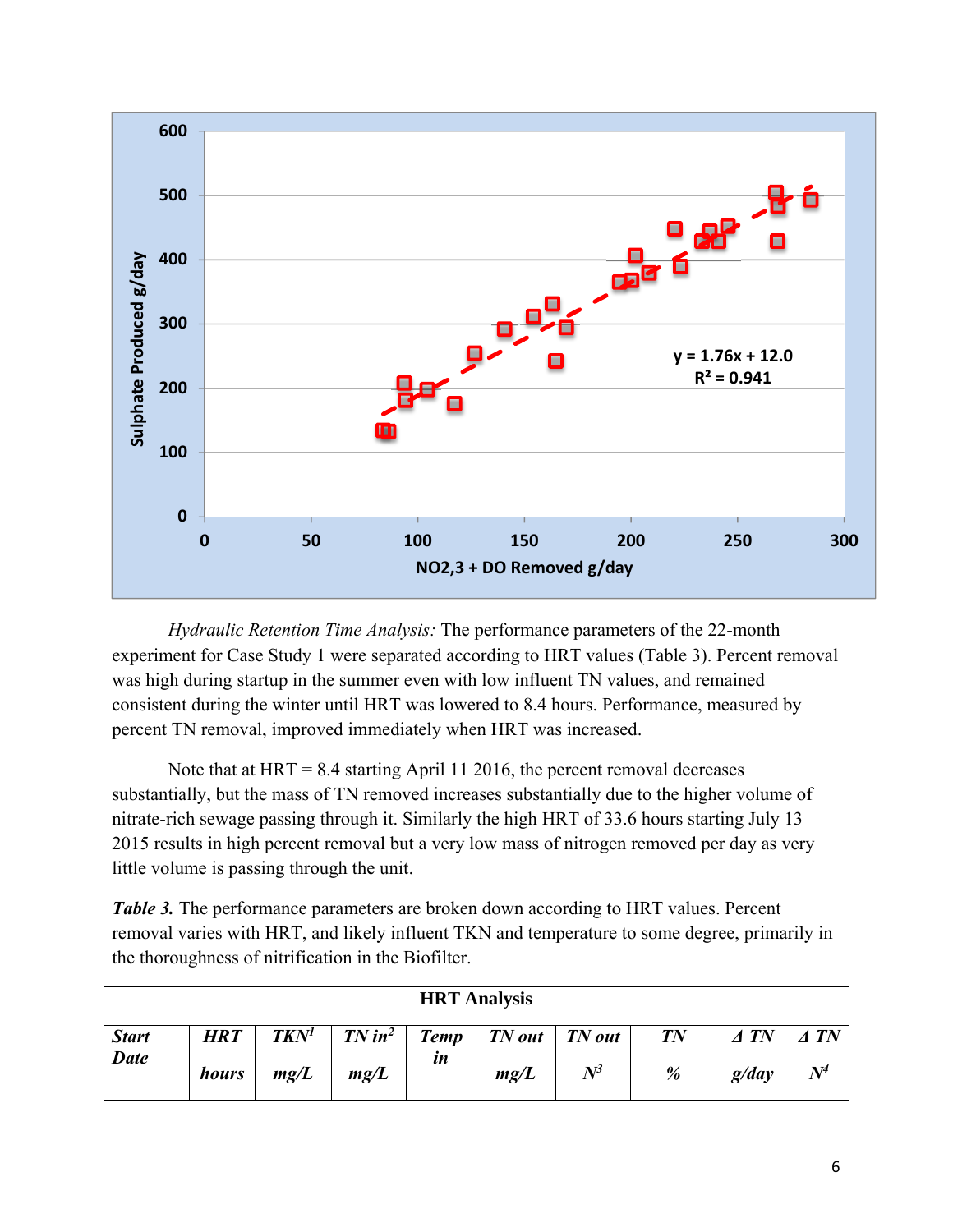|                       |      |       |      | $\rm ^{\circ}C$ |      |                | removal |      |                |
|-----------------------|------|-------|------|-----------------|------|----------------|---------|------|----------------|
| <b>Jul 13</b><br>2015 | 33.6 | 50.5  | 14.7 | 20.5            | 0.8  | 6              | 92.9    | 0.83 | 5              |
| Oct 5<br>2015         | 22.4 | 112.0 | 26.4 | 15.2            | 1.1  | 3              | 95.8    | 2.3  | $\overline{3}$ |
| <b>Nov 16</b><br>2015 | 16.8 | 55.4  | 21.9 | 9.7             | 1.2  | 5              | 92.3    | 2.5  | 5              |
| Apr 11<br>2016        | 8.4  | 75.3  | 54.1 | 9.7             | 11.9 | $\overline{3}$ | 66.6    | 8.7  |                |
| May $17$<br>2016      | 16.8 | 69.1  | 47.3 | 15.8            | 3.4  | 14             | 93.6    | 5.4  | 9              |
| <b>Jan 23</b><br>2017 | 22.4 | 63.9  | 47.6 | 8.3             | 6.0  | $\overline{4}$ | 92.4    | 4.0  | $\overline{4}$ |

<sup>1</sup> '*TKN*' is raw sewage total nitrogen

<sup>2</sup> 'TN in' is nitrified Biofilter effluent, which averages 52% of raw sewage TN

<sup>3</sup> *'TN out N'* is number of samples to calculate TN mg/L value

<sup>4</sup> *'* $\Delta$  *TN N'* is number of samples to calculate  $\Delta$  TN g/day value

*Internal Biochemical Reactions:* In Case Study 1, pore waters were sampled periodically with suction lysimeters to determine 'water-rock' biochemical reactions as the nitrate-rich water migrates up through the reactive media. Table 6 shows data from April 18 2017 sampling date and it is clear that reactivity is entirely within the lower part of the upflow filter.

Specifically the *NOx-LS 10"* sample data (actual = 8" below medium surface) show cBOD, TSS, alkalinity, TKN, NH4, SO4, and sulphide are all at their peak values, decreasing before and after. This peak location corresponds with a trough of pH (almost) and the disappearance of nitrate. This information is lost when only influent and effluent values are used, and the actual existence of sulphide and NH4, for example, in the reactions would not be seen. The sharp peak in cBOD is possibly due to the biomass of S-reducing bacteria at this location coincides with the peak in SO4 production, similar to a continuously advancing oxidationreduction roll-front deposit in the mineral deposit world (e.g., Kesler & Simon 2015).

*Table 4.* The internal pore water chemistry shows reactions occurring that cannot be determined by influent and effluent samples alone (data from Glasauer et al., 2017).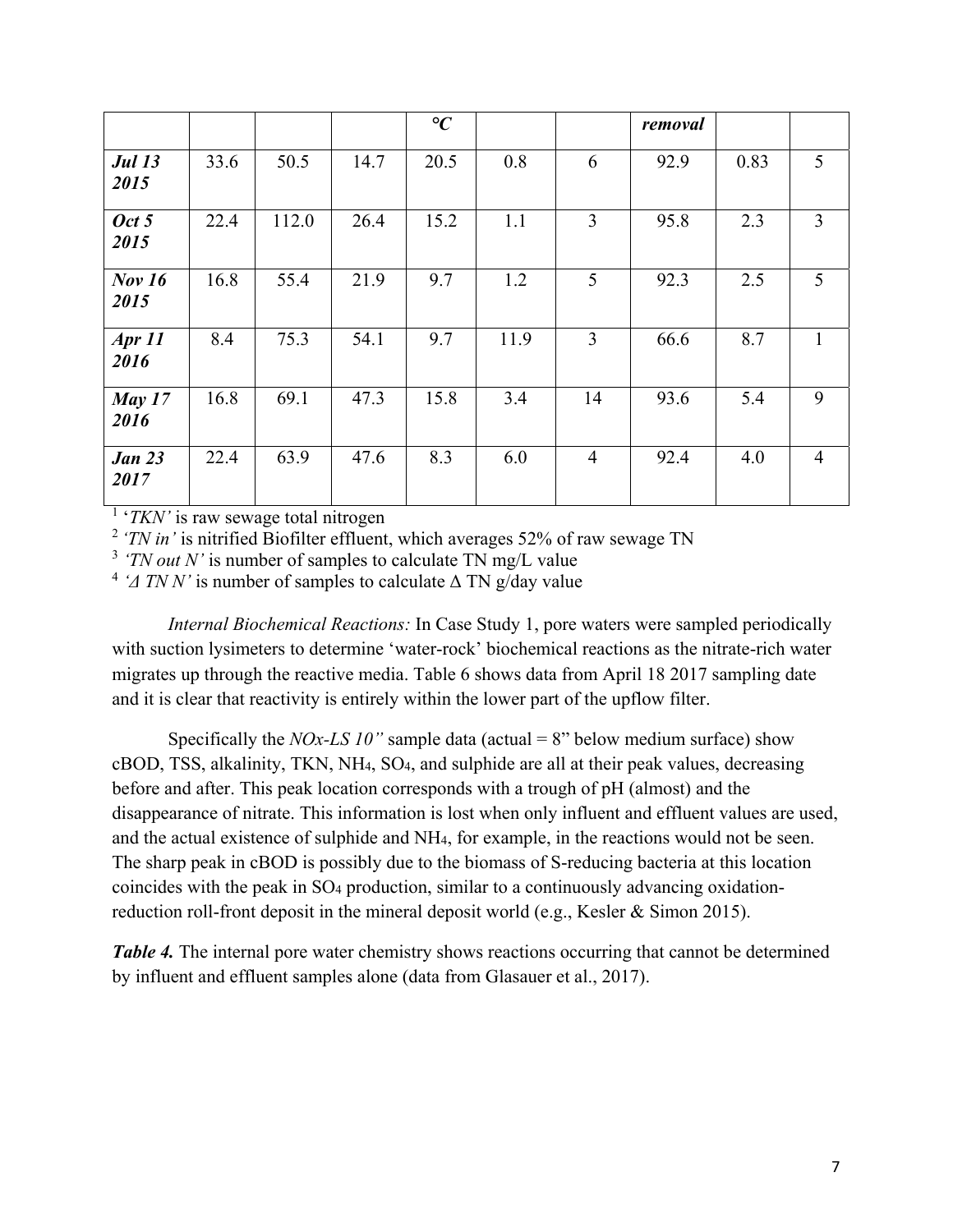| April 18 2017 Samples: On-going treatment to right → |                                     |                                 |                                              |                                  |                                           |                                                       |                                        |  |  |  |  |
|------------------------------------------------------|-------------------------------------|---------------------------------|----------------------------------------------|----------------------------------|-------------------------------------------|-------------------------------------------------------|----------------------------------------|--|--|--|--|
|                                                      | <b>Biofilter</b><br><b>Effluent</b> | <b>NOx-LS 20"</b><br>(act. 16") | <b>NOx-LS 10"</b><br>(act. 8 <sup>''</sup> ) | <b>NOx-LS</b><br><b>Effluent</b> | <b>LST Polisher</b><br>20''<br>(act. 20") | <b>LST Polisher</b><br>10 <sup>''</sup><br>(act. 12") | <b>LST Polisher</b><br><b>Effluent</b> |  |  |  |  |
|                                                      | Pore Water Analyses April 18 2017   |                                 |                                              |                                  |                                           |                                                       |                                        |  |  |  |  |
|                                                      | $HRT = 22.4$ hours                  |                                 |                                              |                                  |                                           |                                                       |                                        |  |  |  |  |
| <b>DO</b>                                            | 7.03                                |                                 |                                              | 1.12                             |                                           |                                                       | 1.72                                   |  |  |  |  |
| pH                                                   | 7.93                                | 7.65                            | 7.52                                         | 7.25                             | 7.51                                      | 7.59                                                  | 8.06                                   |  |  |  |  |
| $c$ BOD                                              | < 4                                 | $\overline{7}$                  | 38                                           | 6                                | < 4                                       | < 4                                                   | < 4                                    |  |  |  |  |
| <b>TSS</b>                                           | $\leq$ 2                            | $\overline{2}$                  | 5                                            | $\overline{\mathbf{4}}$          | $\overline{2}$                            | $\overline{2}$                                        | $\leq$ 2                               |  |  |  |  |
| <b>Alkalinity</b>                                    | 125                                 | 151                             | 230                                          | 171                              | 182                                       | 199                                                   | 173                                    |  |  |  |  |
| <b>TKN</b>                                           | 1.2                                 | 5.1                             | 8.3                                          | 3.7                              | 2.5                                       | 2.1                                                   | 2.0                                    |  |  |  |  |
| Ammonium-N                                           | < 0.1                               | 2.8                             | 7.4                                          | 3.6                              | 2.1                                       | 1.7                                                   | 0.9                                    |  |  |  |  |
| Chloride                                             | 340                                 | 370                             | 390                                          | 400                              | 420                                       | 460                                                   | 720                                    |  |  |  |  |
| <b>Sulphate</b>                                      | 110                                 | 270                             | 370                                          | 350                              | 340                                       | 350                                                   | 350                                    |  |  |  |  |
| Nitrite-N                                            | 0.03                                | 0.03                            | 0.03                                         | 0.03                             | 0.03                                      | 0.03                                                  | 0.20                                   |  |  |  |  |
| Nitrate-N                                            | 28.2                                | 12.3                            | 0.06                                         | 0.06                             | 0.06                                      | 0.06                                                  | 1.38                                   |  |  |  |  |
| E. coli                                              | 54                                  | 214                             | 104                                          | 42                               | 14                                        | 26                                                    | 10                                     |  |  |  |  |
| Aluminum                                             | 0.006                               | 0.011                           | 0.003                                        | 0.013                            | 0.004                                     | 0.004                                                 | 0.002                                  |  |  |  |  |
| Iron                                                 | 0.016                               | 0.283                           | 0.025                                        | 0.090                            | 0.233                                     | 0.173                                                 | 0.022                                  |  |  |  |  |
| Sodium                                               | 212                                 | 246                             | 255                                          | 256                              | 272                                       | 271                                                   | 291                                    |  |  |  |  |
| Potassium                                            | 16.8                                | 21.5                            | 25.0                                         | 23.9                             | 24.8                                      | 24.7                                                  | 26.4                                   |  |  |  |  |
| <b>Sulphide</b>                                      | 0.04                                | 9.9                             | 28.4                                         | 0.10                             | < 0.02                                    | < 0.02                                                | < 0.02                                 |  |  |  |  |
| Hydrogen<br>Sulphide                                 | < 0.02                              | 1.8                             | 6.6                                          | 0.04                             | < 0.02                                    | < 0.02                                                | < 0.02                                 |  |  |  |  |
| H <sub>2</sub> S U-Guelph                            | ÷                                   | 0.63                            | 26.5                                         | 0.5                              | 0.25                                      | 0.25                                                  | ÷                                      |  |  |  |  |

Samples of the filter medium were also collected and compared to the original unused medium. Example SEM photographs in Figure 4 demonstrate the severe solution pitting (100 μm diameter pits) in the inlet area of the media, as expected, with less pitting (and less reaction) further along the flow path. The pastille in Figure 4b is taken from the level *NOx-LS 20"* in Table 4 and is in the centre of the reactive zone.  $NO<sub>2,3</sub> + DO$  would be depleted at this level as they react with the sulphur pastilles. Nitrate was effectively depleted within the first 20 cm at  $HRT > 12$  hours.

*Figure 4.* SEM photographs of (a) pristine sulphur pastille before use (50 μm scale on photograph), and (b) corroded pastille with 'caries' texture at bottom of *NOx-LS*, near source of NO2,3 (500 μm scale).

A.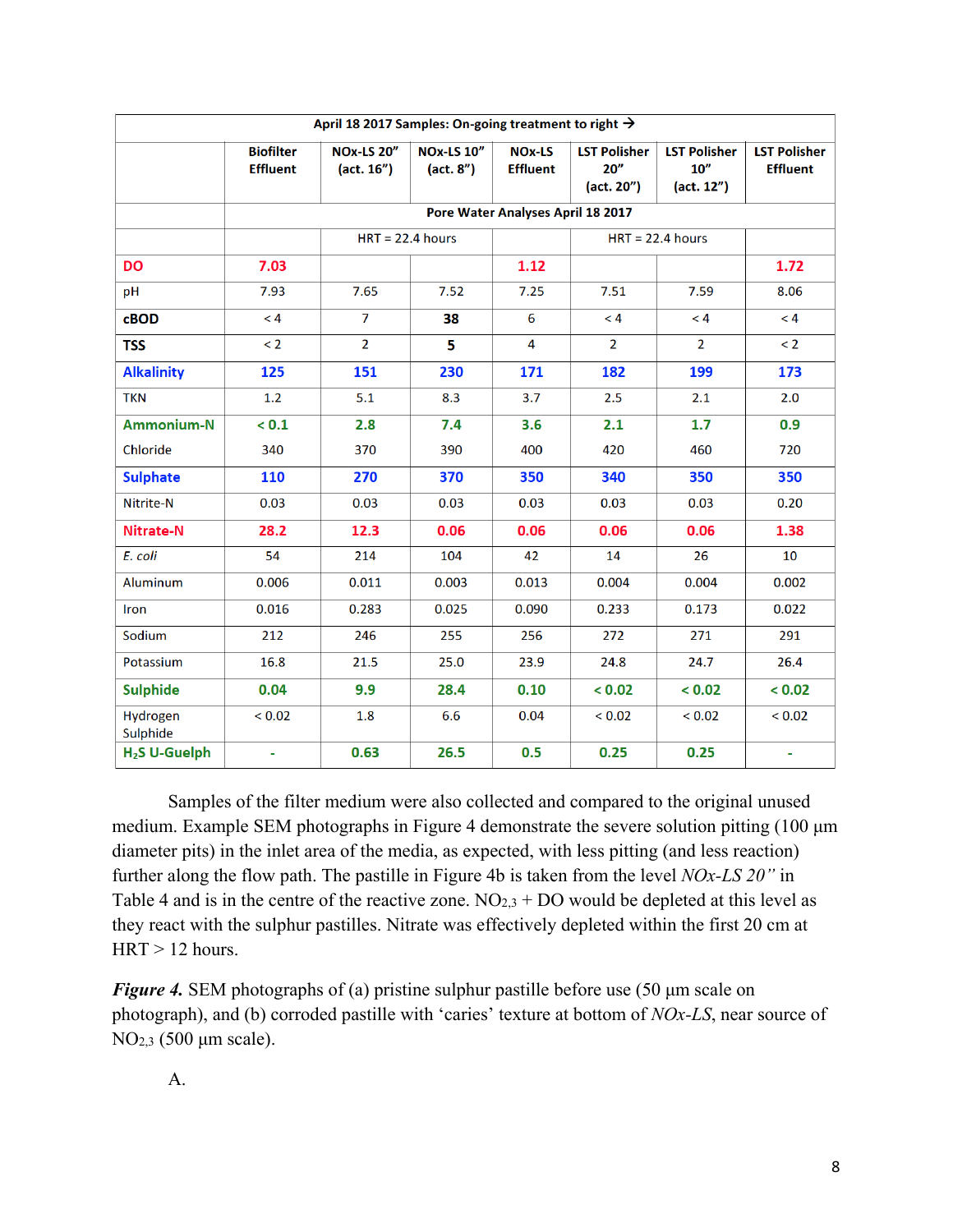

S original

D7.5 x1.5k 50 um FL

B.



 $S-20$ 

**HL** D7.8 x150 500 um

## **CONCLUSIONS**

Full-scale on-site denitrification systems using the common agricultural mineral additives of sulphur and limestone have been successfully tested. An HRT of 8 – 12 hours was found to be the minimum without substantial nitrate breakthrough; pH was fully neutralized and little BOD and TSS addition resulted. Pore water chemistry and SEM work indicate that the 'water-rock' reactions in the upflow, submerged reactor are analogous in physical and chemical attributes to